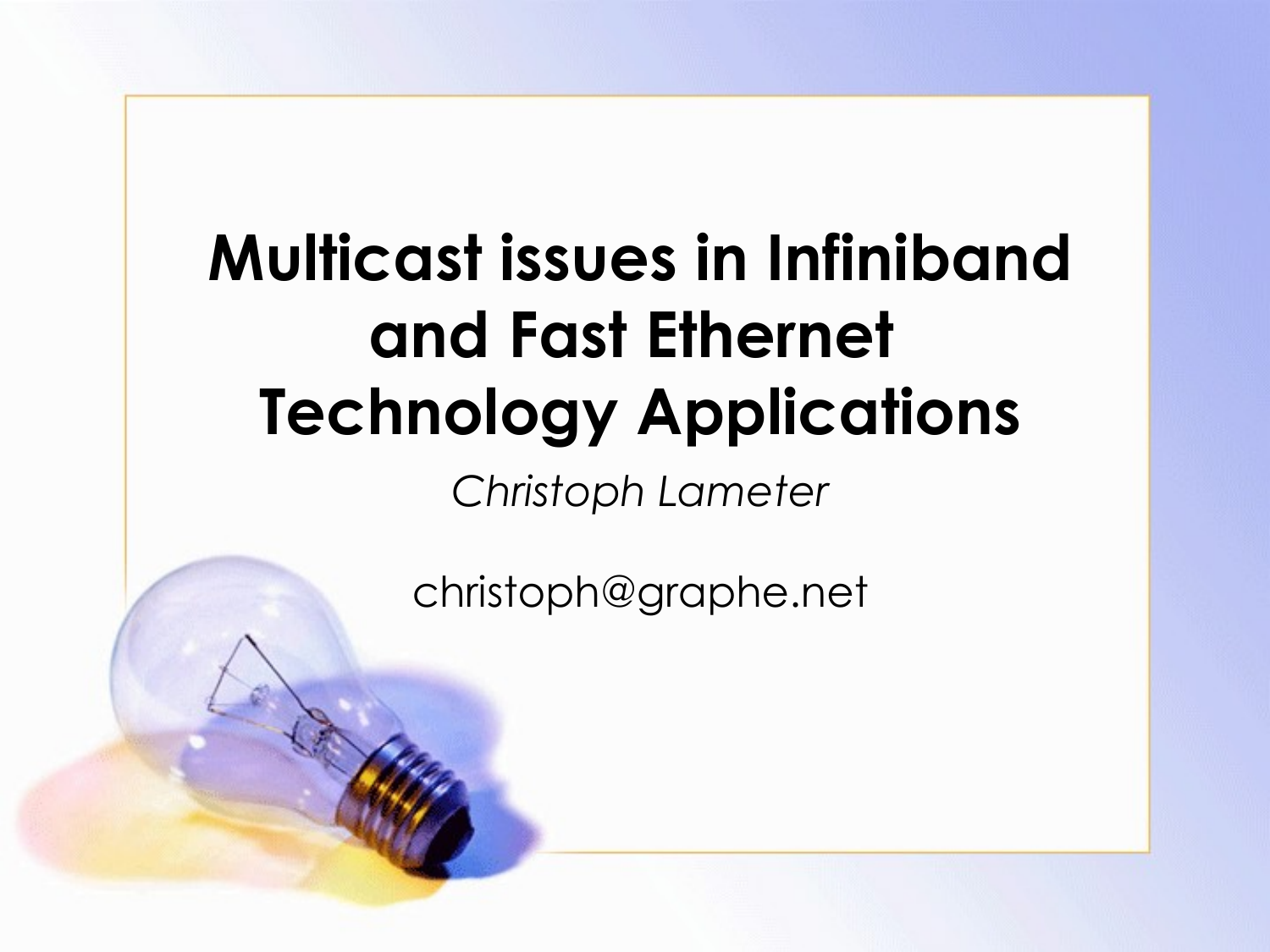#### **Agenda**

- Overview
- Multicast uses in HPC and HFT
- Linux Network Stack issues
- 1G hardware issues
- Infiniband Limitations
- Router / Switch support for Multicasting
- PGM support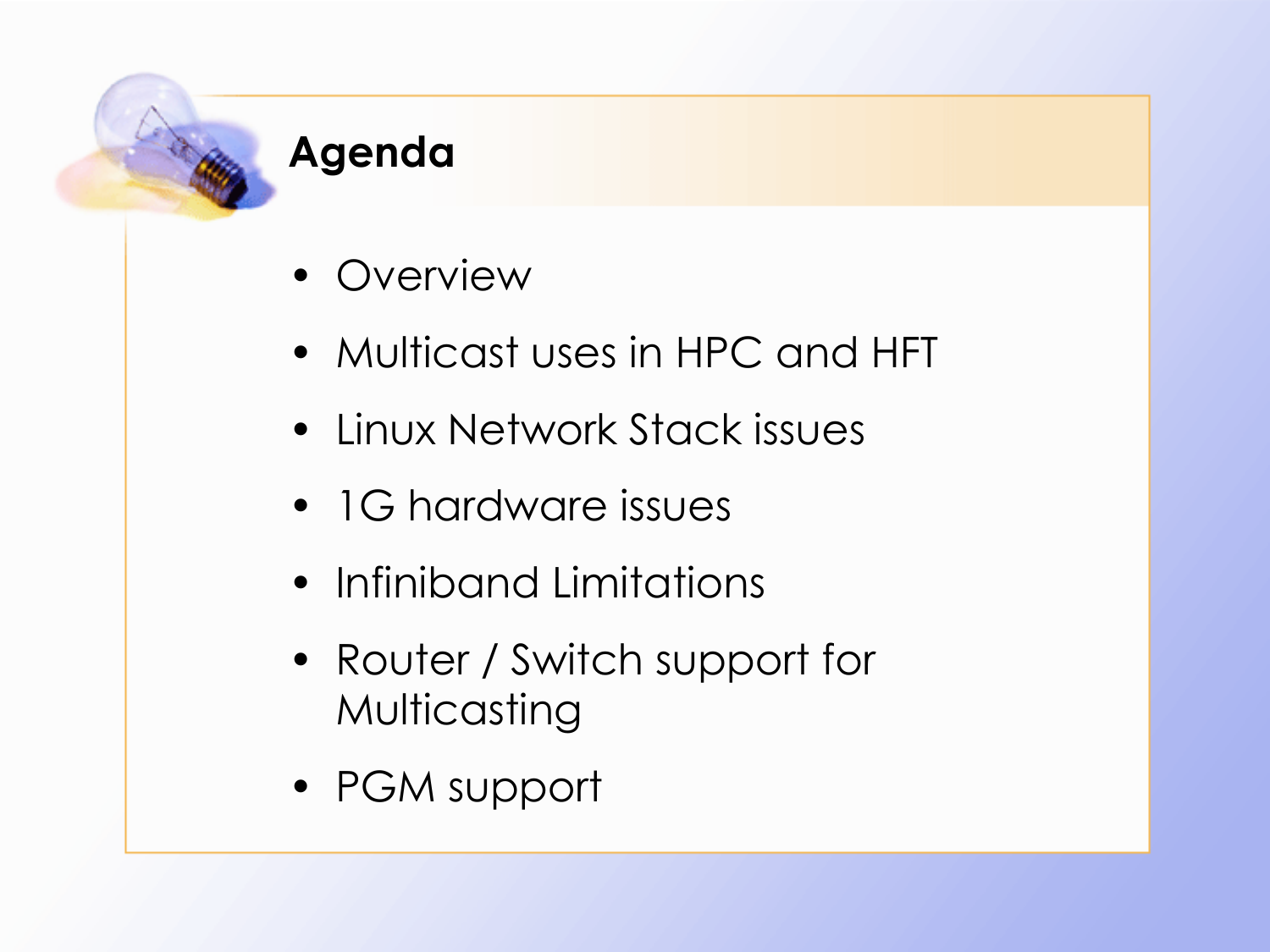### **Broadcast, Unicast, Multicast**

- •**Unicast**: one sender, one receiver
- •**Broastcast**: One sender, all receiving
- •**Multicast**: Receivers opt in
- Must opt-in: Join the Multicast group
- •Typically UDP but also basic IP
- •Receivable by any machine
- •Security issues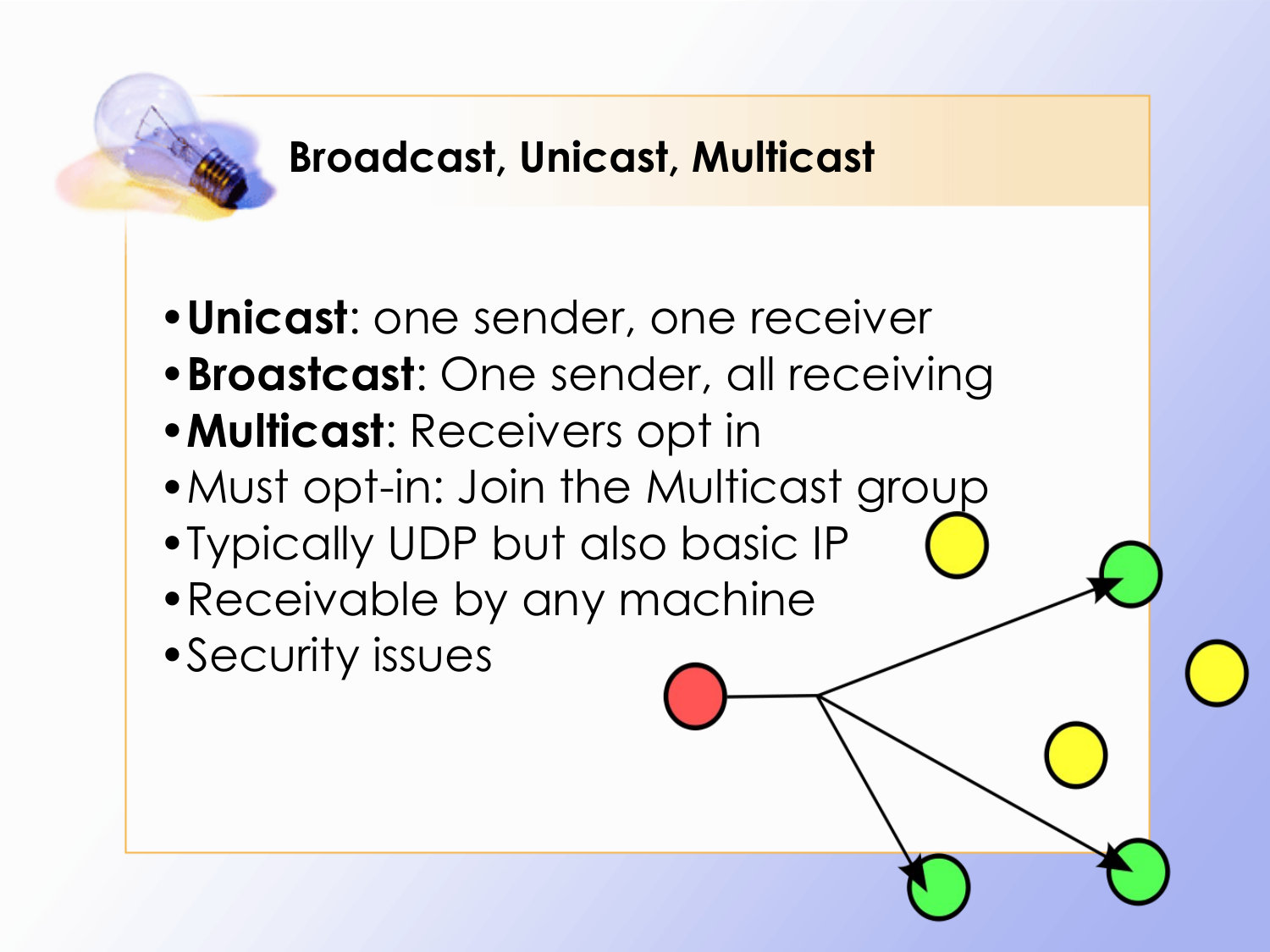## **Why Multicast?**

- Replication by network infrastructure.
- Single message reaches large amounts of receiver.
- Latency (sending to each costs time)
- Simplify configuration: Independent of IP addresses.
- Discovery of network services (UpnP, Bonjour etc.)
- Audio / Video streaming
- Event notifications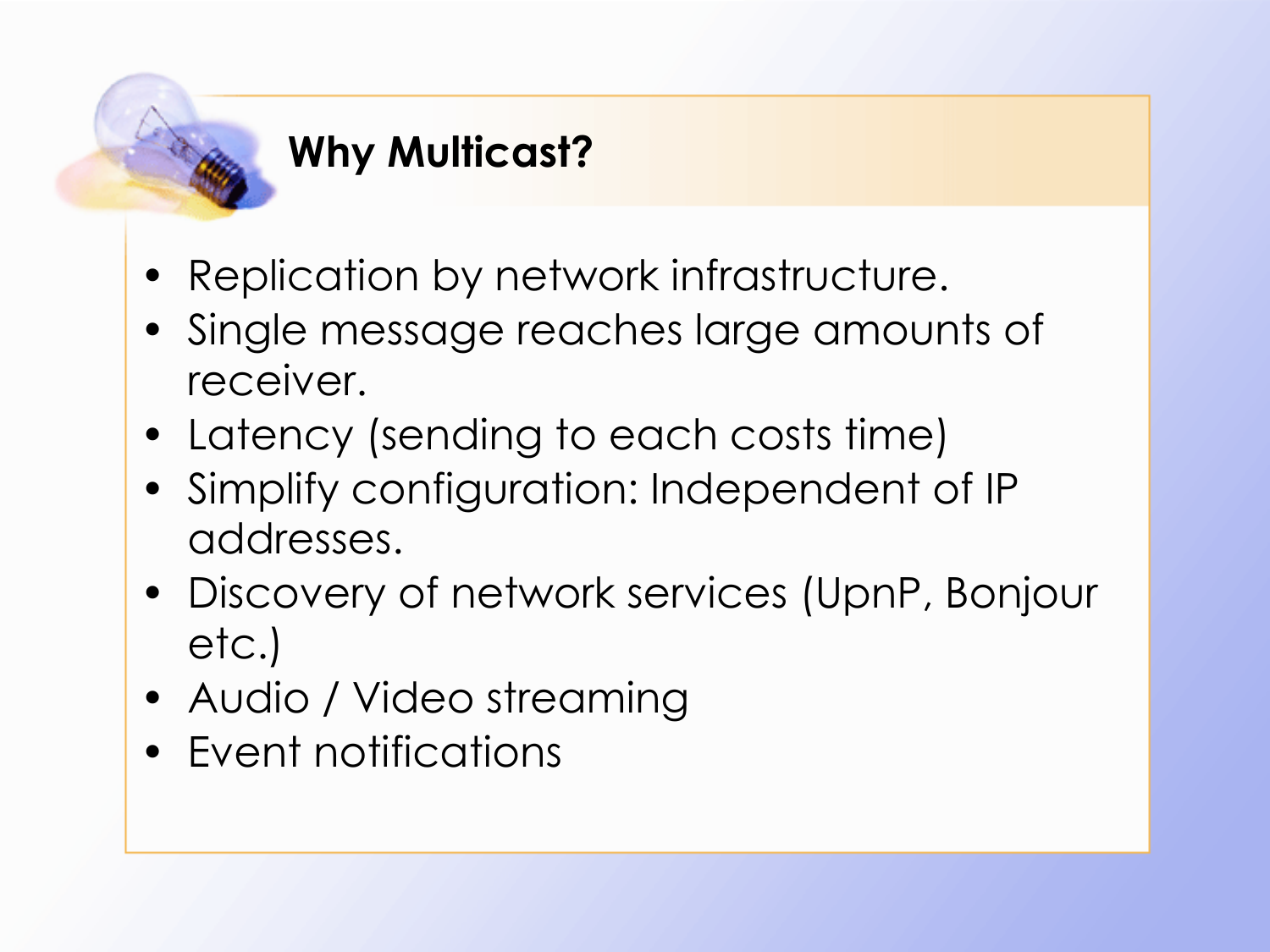## **Multicast and a CLOS-3 switch fabric**

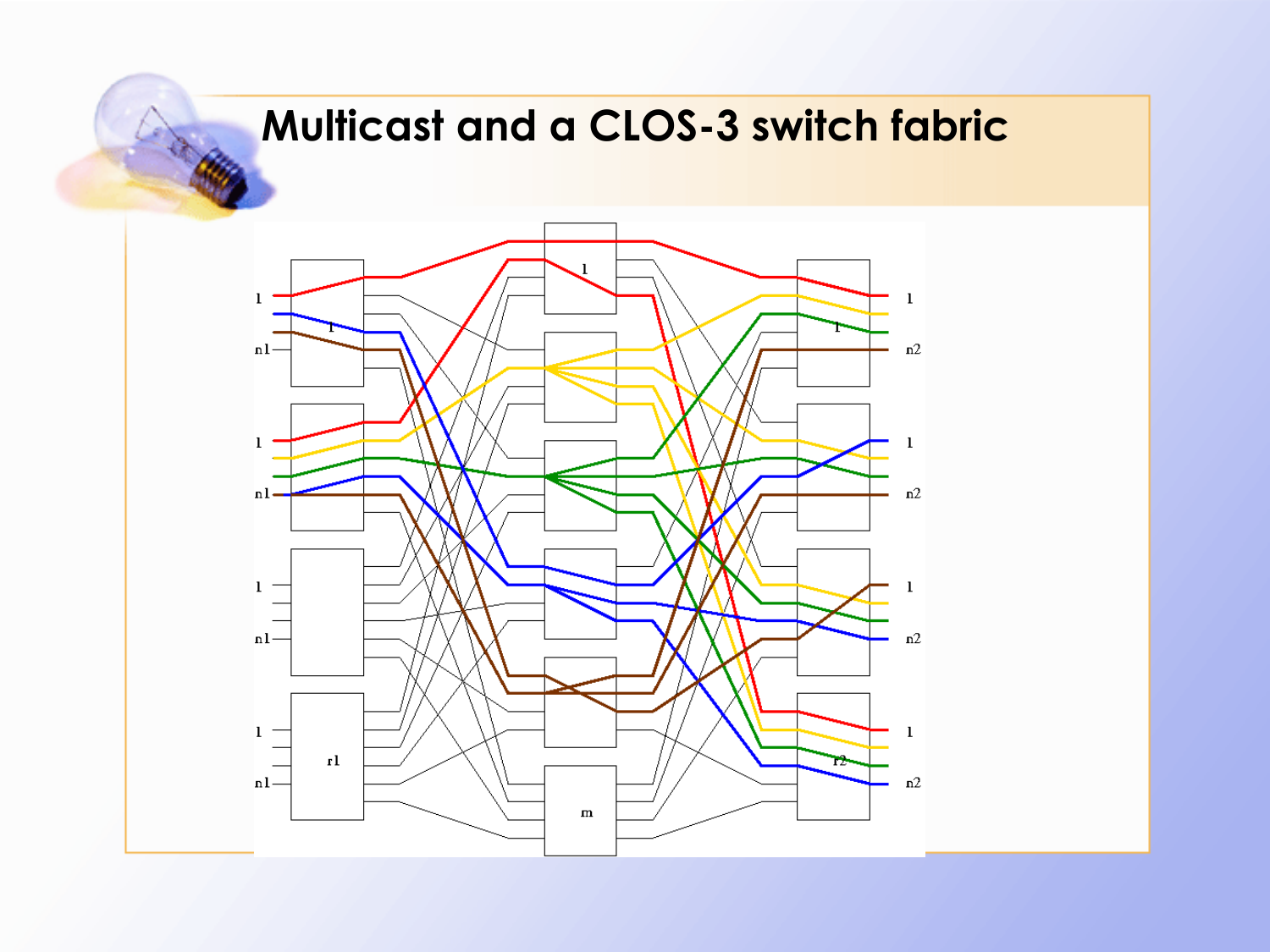#### **Multicast Basics**

- IGMPv2/3 support in Linux, switches routers.
- Special MAC addresses (L2)
- Must use unreliable transport since 1-1 tcp style congestion control not possible.
- "Middleware" to implement "reliability" through requests for retransmission (NAK).
- UDP is protocol of choice for Middleware vendors due to Linux lack of PGM support.
- Retransmission is a band aid. Causes of drops that result in retransmission must be avoided. For that it needs to be possible to detect the reasons for packet drops.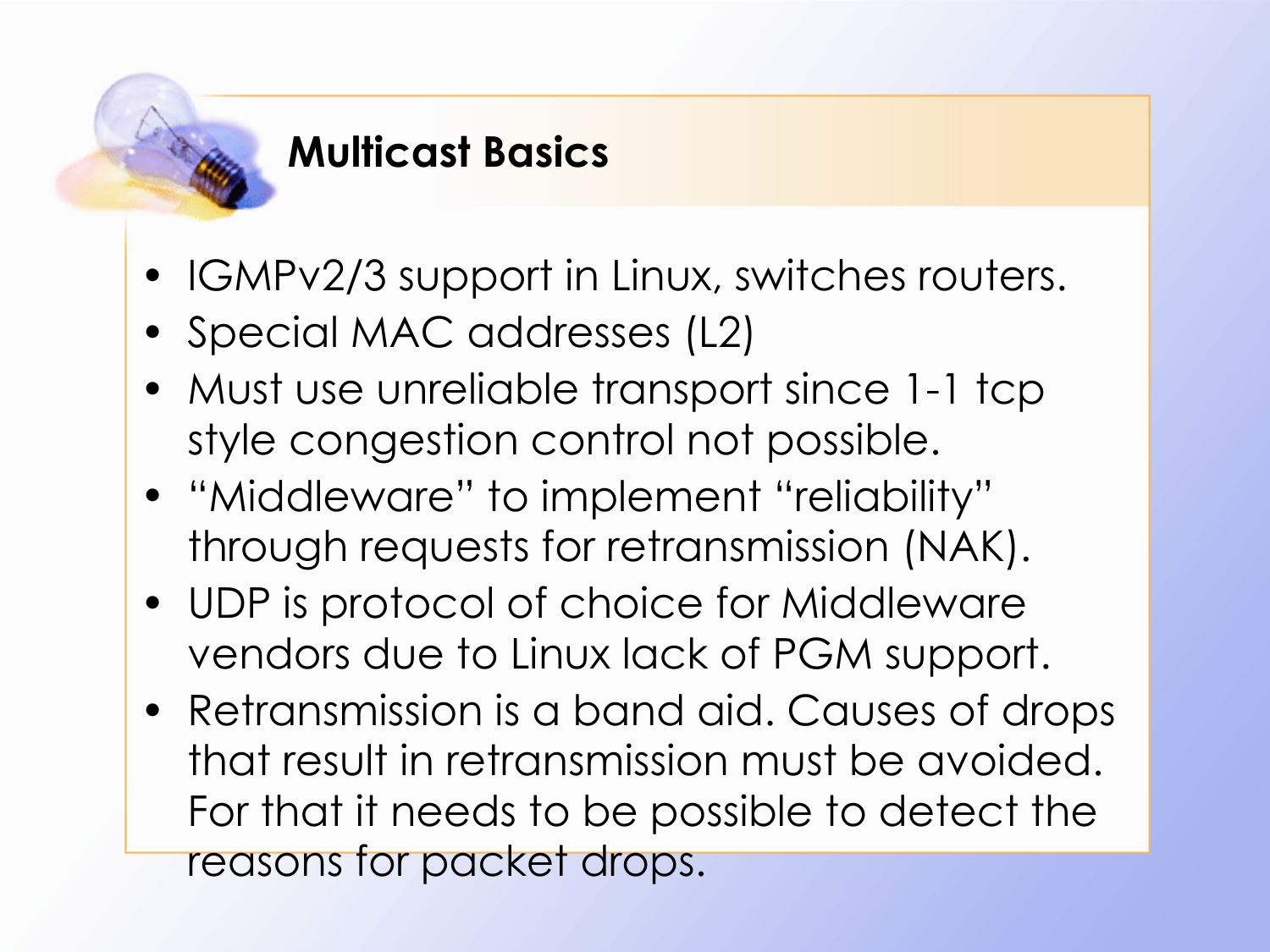## **Multicast use in HPC and HFT**

- HPC
	- Data broadcast to nodes
	- Job setup / Data setup
	- Service discovery
	- Synchronization point
- HFT
	- Event notification
	- Service discovery.
	- Control / Firing.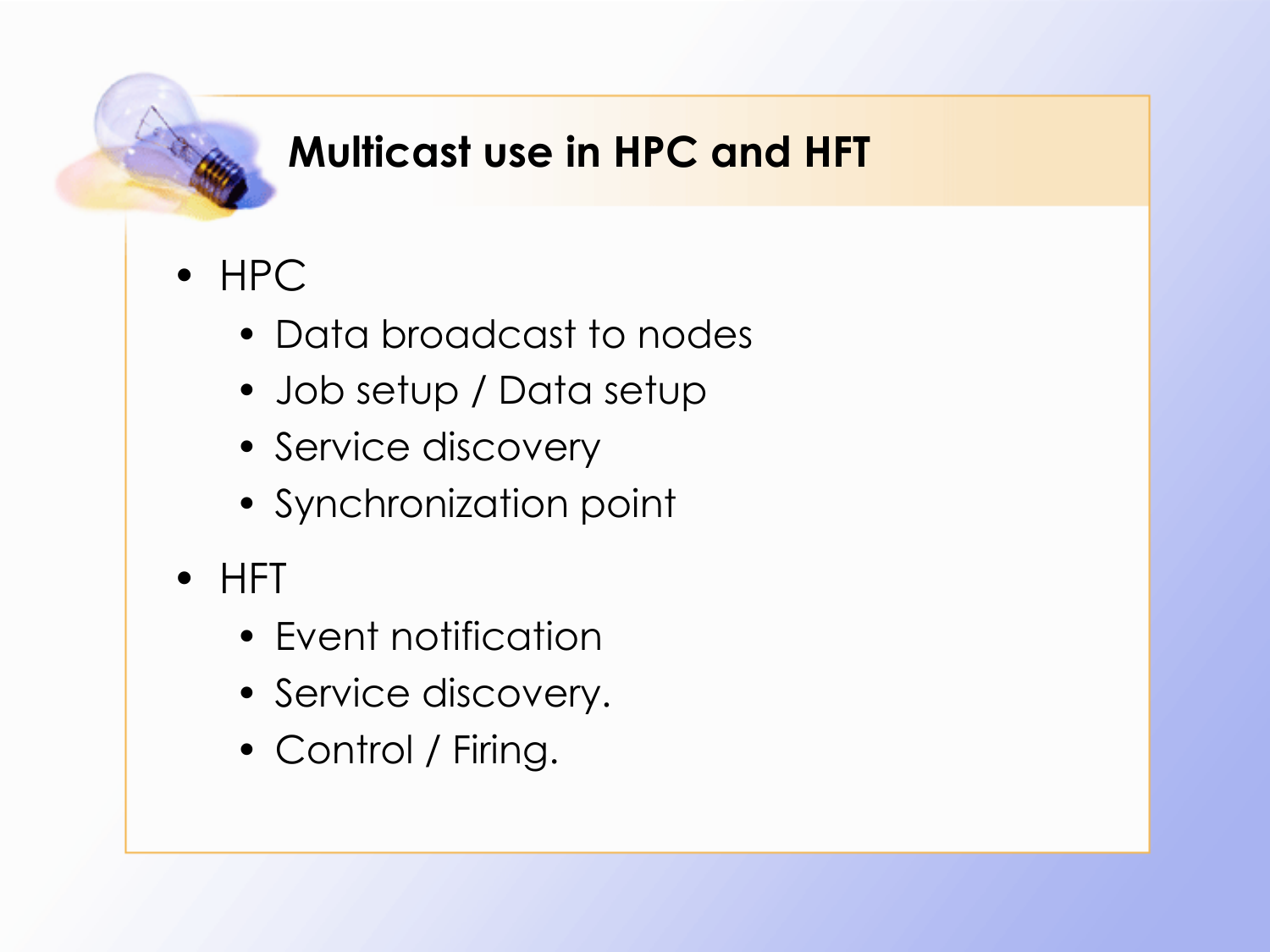

## **Linux UDP/Multicast issues**

- Broken flow control to NIC. Network stack may drop UDP packets due to internal congestion.
- Dropped packets were not accounted until 2.6.32. Counter update for drops on sent was broken in 1999.
- Vanishing UDP packets on IP o IB due to overrun issues.
- Linux cannot sent UDP at line rates unless special measures lare taken.
- Fix: Rely on throttling through SO\_SNDBUF (socket output buffer). If SO\_SNDBUF < size of data in packets bufferable by device then packet loss will not occur.
- Keep SO\_SNDBUF small (<20k) in order to avoid network stack dropping packets if bursts occur.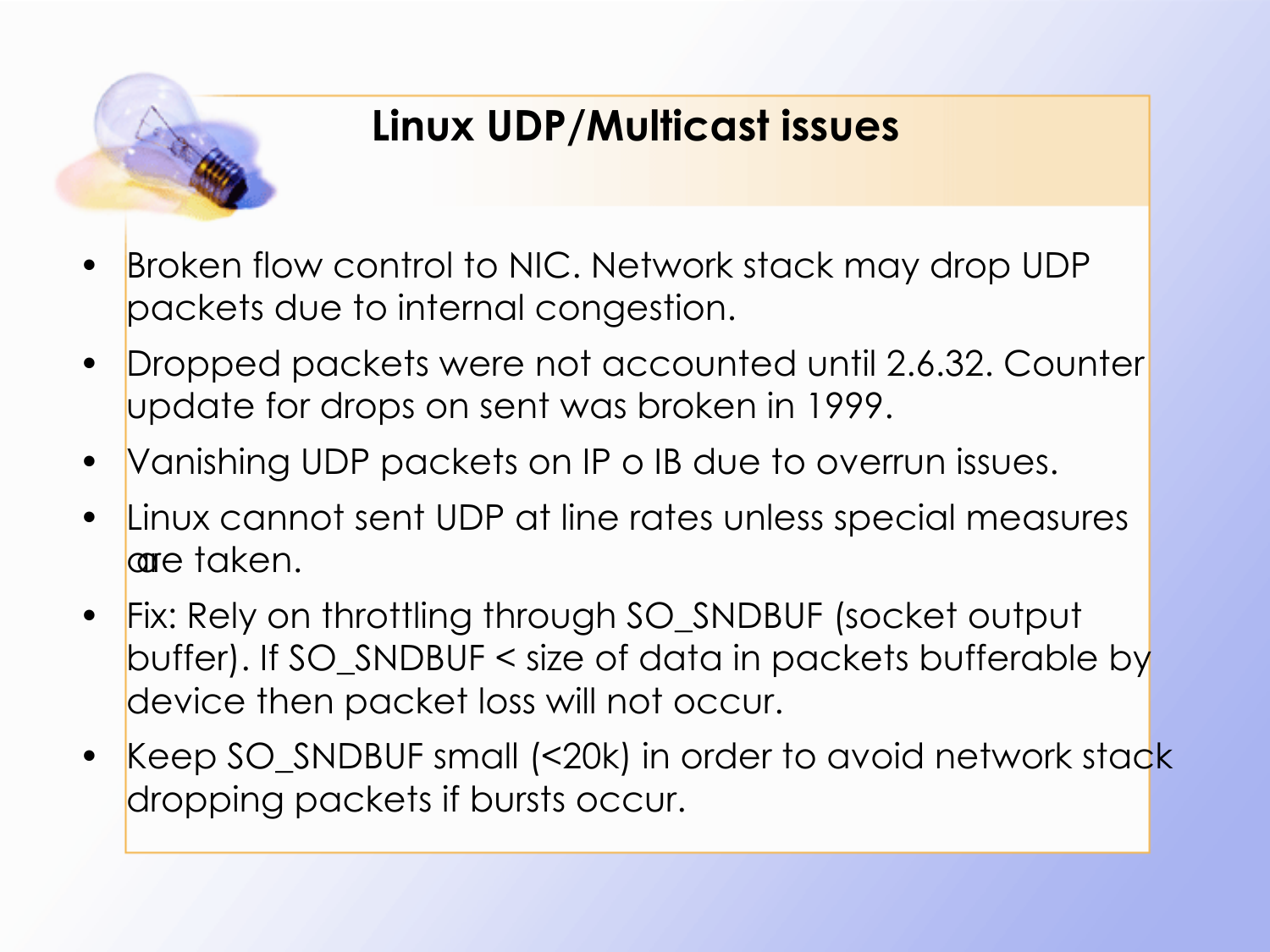## **Linux IP/PGM Multicast issues.**

- No PGM support in Linux IP stack
- Routers require PGM use in order to do NAK suppression at the network layer.
- Existing software (openpgm) must emulate a protocol in user space to make effective use of NAK suppression.
- Emulation is slow therefore Middleware vendors use PGM over UDP which means that Linux cannot use router NAK suppression.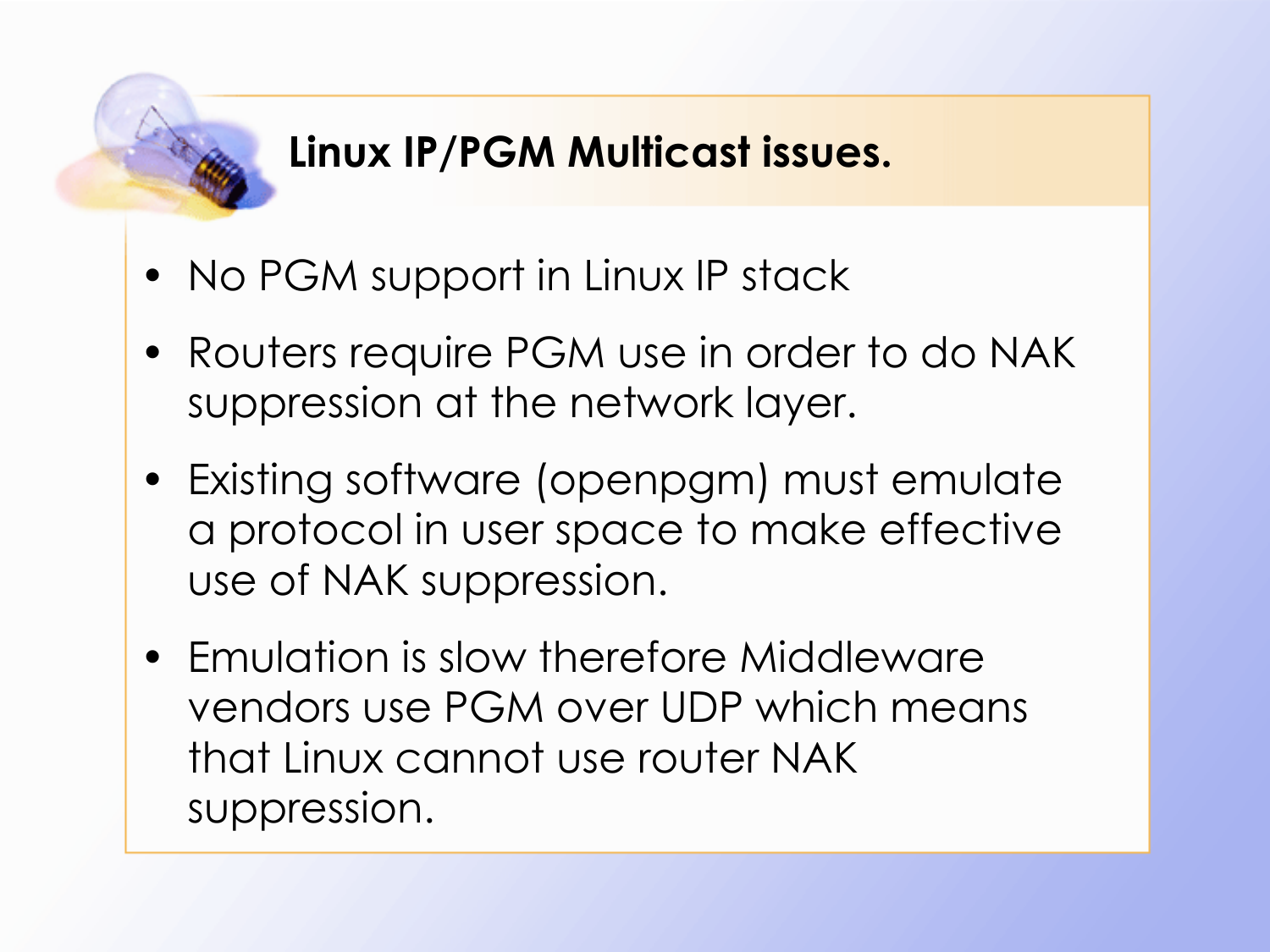#### **Linux Network Stack TBD**

- Full accounting for lost packets.
- Lets not trip over ourselves on outbound packets.
- Tracking causes of packet loss.
- We need PGM support.
- The way of accounting drops in various layers of the OS (socket layer, device layer, qdisc layer and NIC layer) is a bit strange to follow.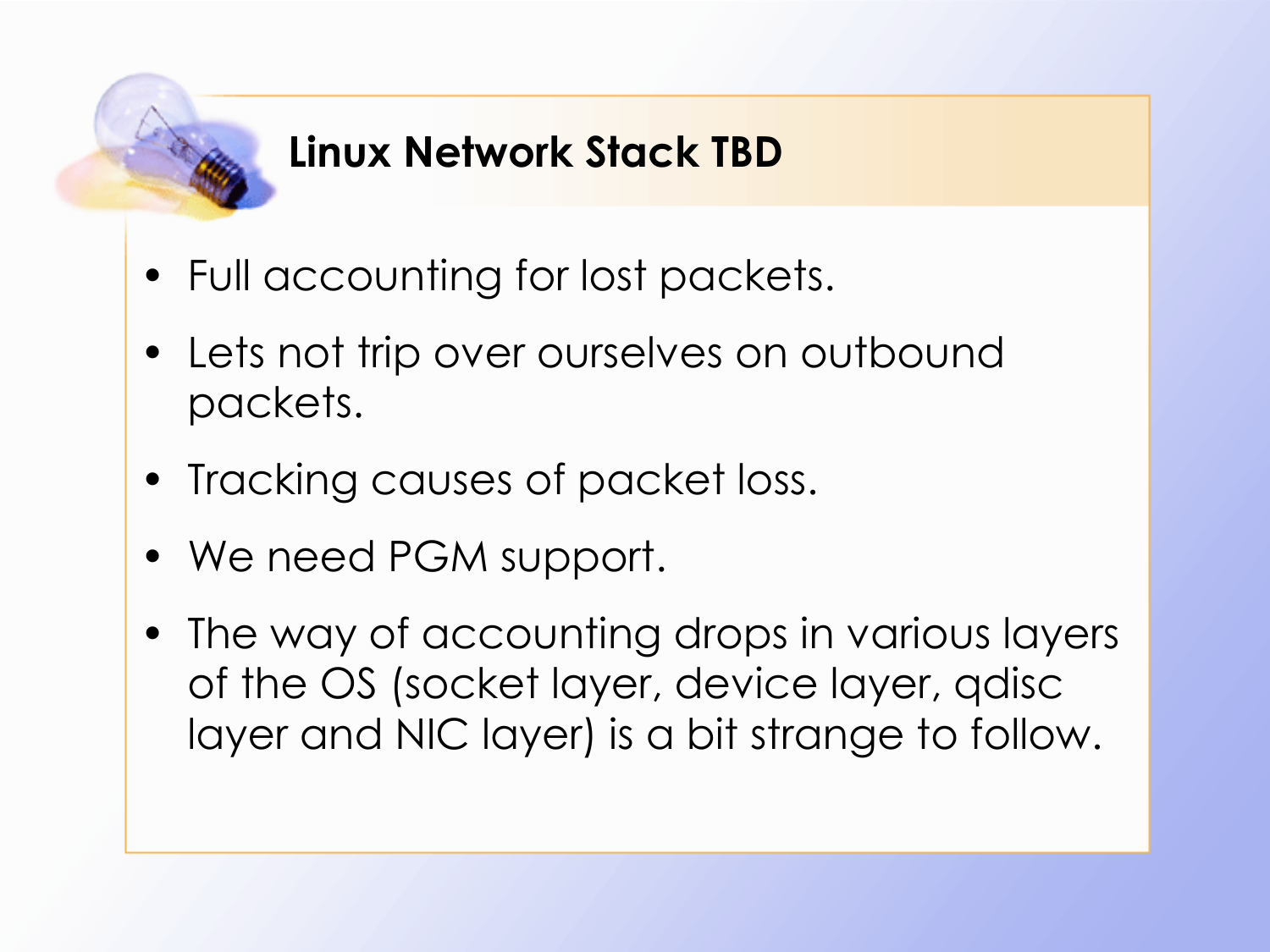#### **Hardware issues**

- Ethernet NICs
	- $\bullet$  1G
	- 10G
- Infiniband
	- Switches / Fabric
	- IP gateways
	- HCAs (NIC)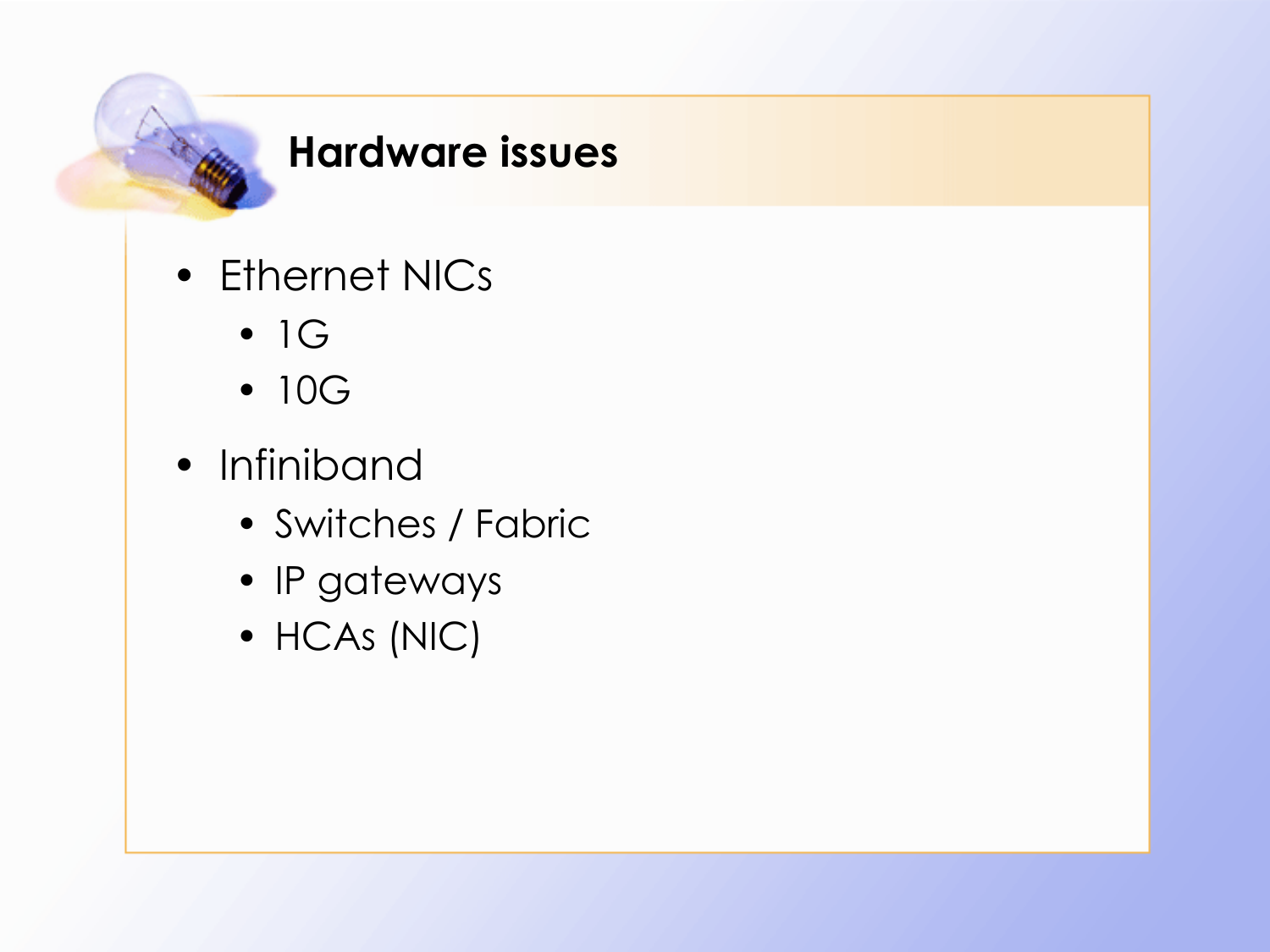#### **1G NIC issues**

- Inconsistent accounting of packet drops between vendors. Counters do not give clear indication of the reason for the drops.
- NIC buffer reconfiguration issues.
	- Ethtool -g NIC buffer sizes
		- Broadcom et al reduced the size of receiver buffer to accommodate multiple queues?
		- Multiqueue support reduces the individual queue size leading to increase of overruns.
- Limited packet rate. Cannot use full 1G rate with small packet sizes.
- Some NICs cannot keep up at full 1G rate without transmission errors or sync loss with switches.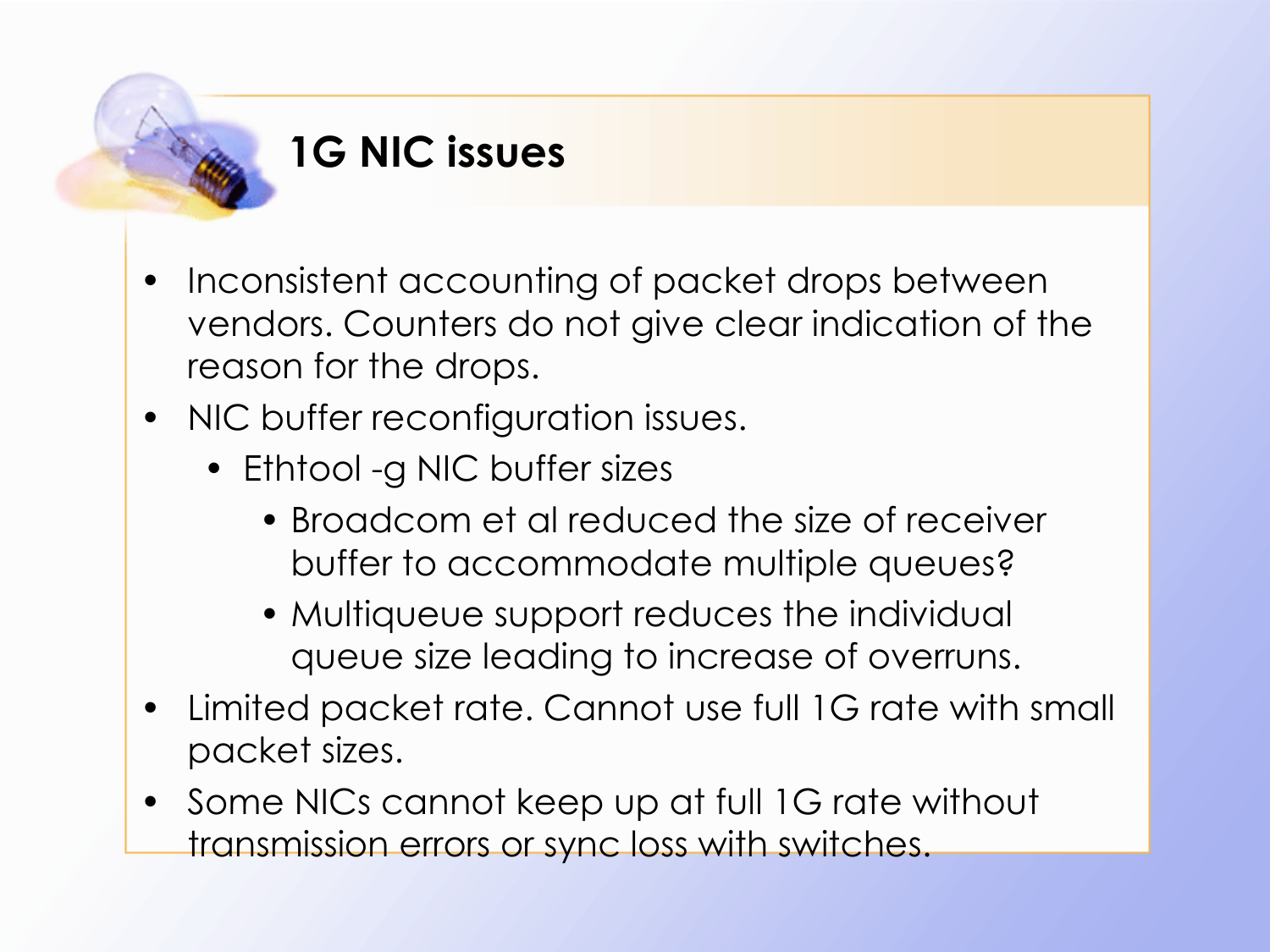## **10G NICs and technology**

- Inconsistent accounting of packet drops.
- Must use multiqueue to be able to handle traffic load. However, multiqueue support is not mature yet.
- System API has difficulties keeping up with traffic consisting out of small packets.
- No standardized API to bypass IP stack packet processing overhead (But Mellanox is now allowing to operate IB NICs in 10G mode. Then IB offload techniques can be used).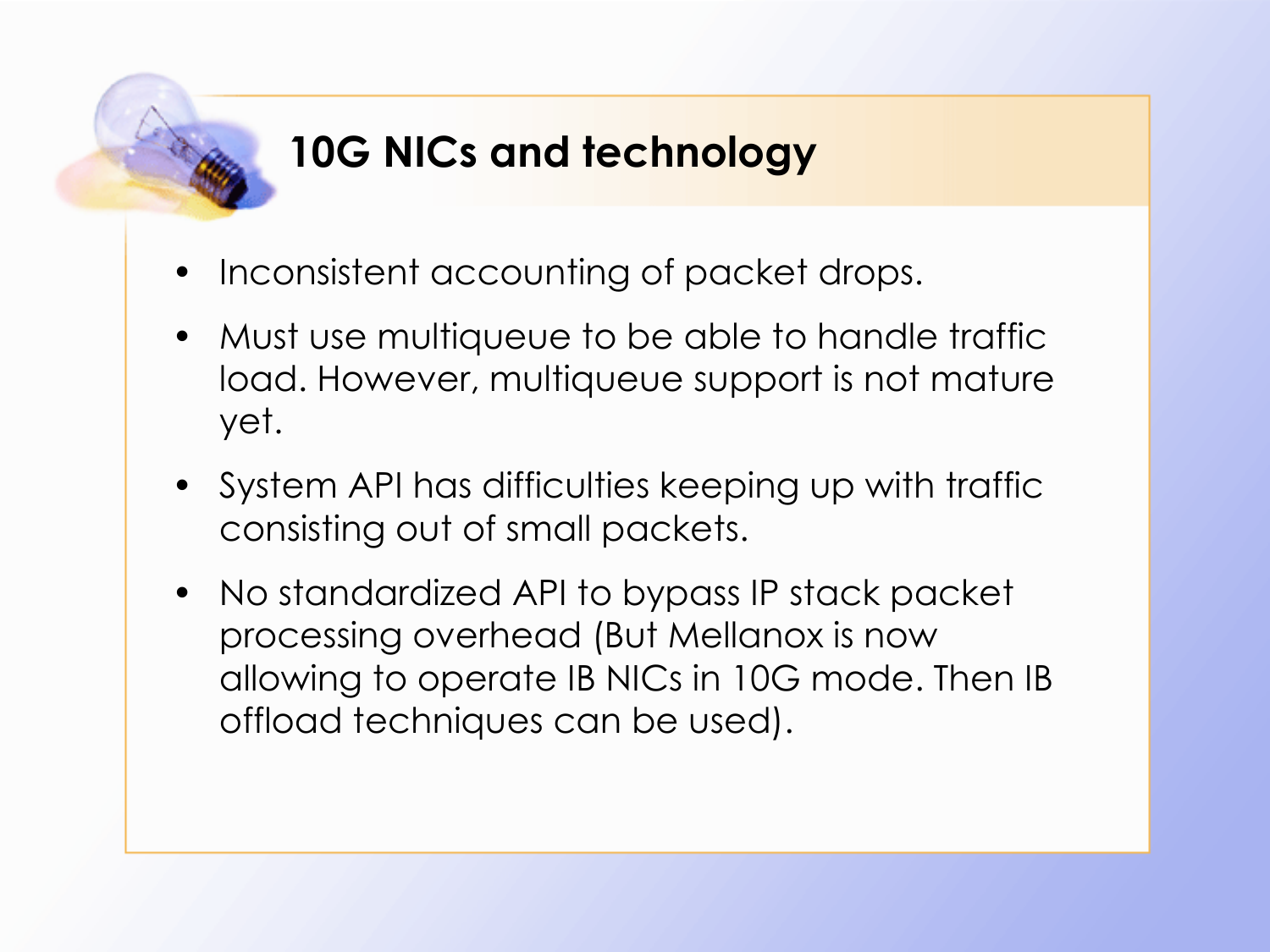#### **Infiniband Fabric / Switches**

- Limitations on the # of MC groups
- Subnet manager configures static routes for multicast traffic around a calculated "network center".
- Specific loads can cause overload.
- Credit System can bring fabric to a halt with a slow receiver on a multicast group.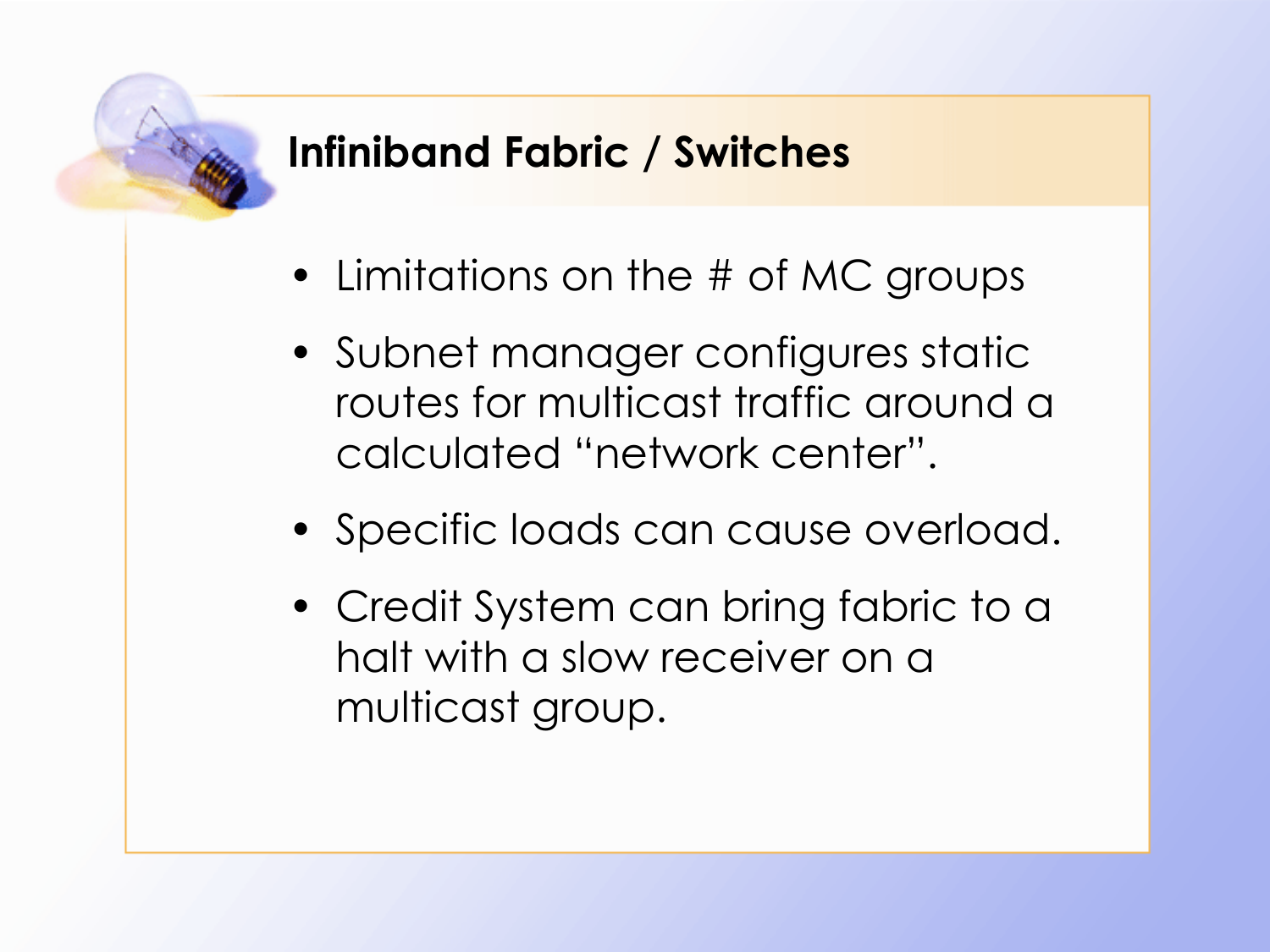#### **Infiniband IP gateways**

- Gateways subscribe to all traffic and thereby cause useless replication.
- Gateways are complex to configure.
- Load balance issues. IP gateways cannot discover local nodes but round robin through available gateways.
- Single Vendor(?)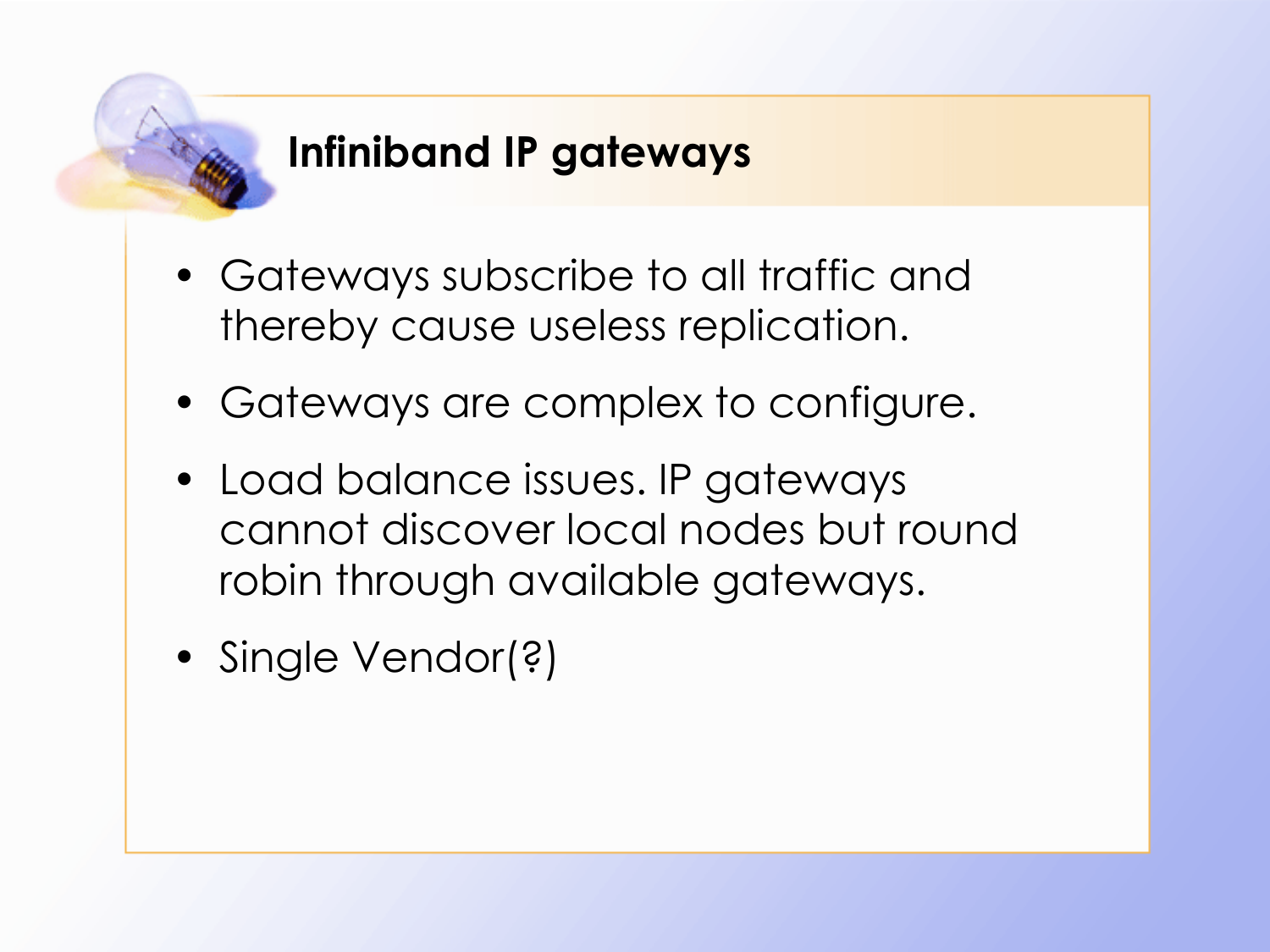#### **Infiniband HCAs**

- No accounting of UD drops (per IB spec!)
	- QP overrun by UD packet causes silent packet drops.
	- QP are used f.e. for IPoIB
	- Multicast packets are silently dropped.
- Ability to overrun fast because receiver speed issues.
- Trouble controlling scheduler and application overhead
- Context switch overhead.
- IBVerbs interface difficult to program.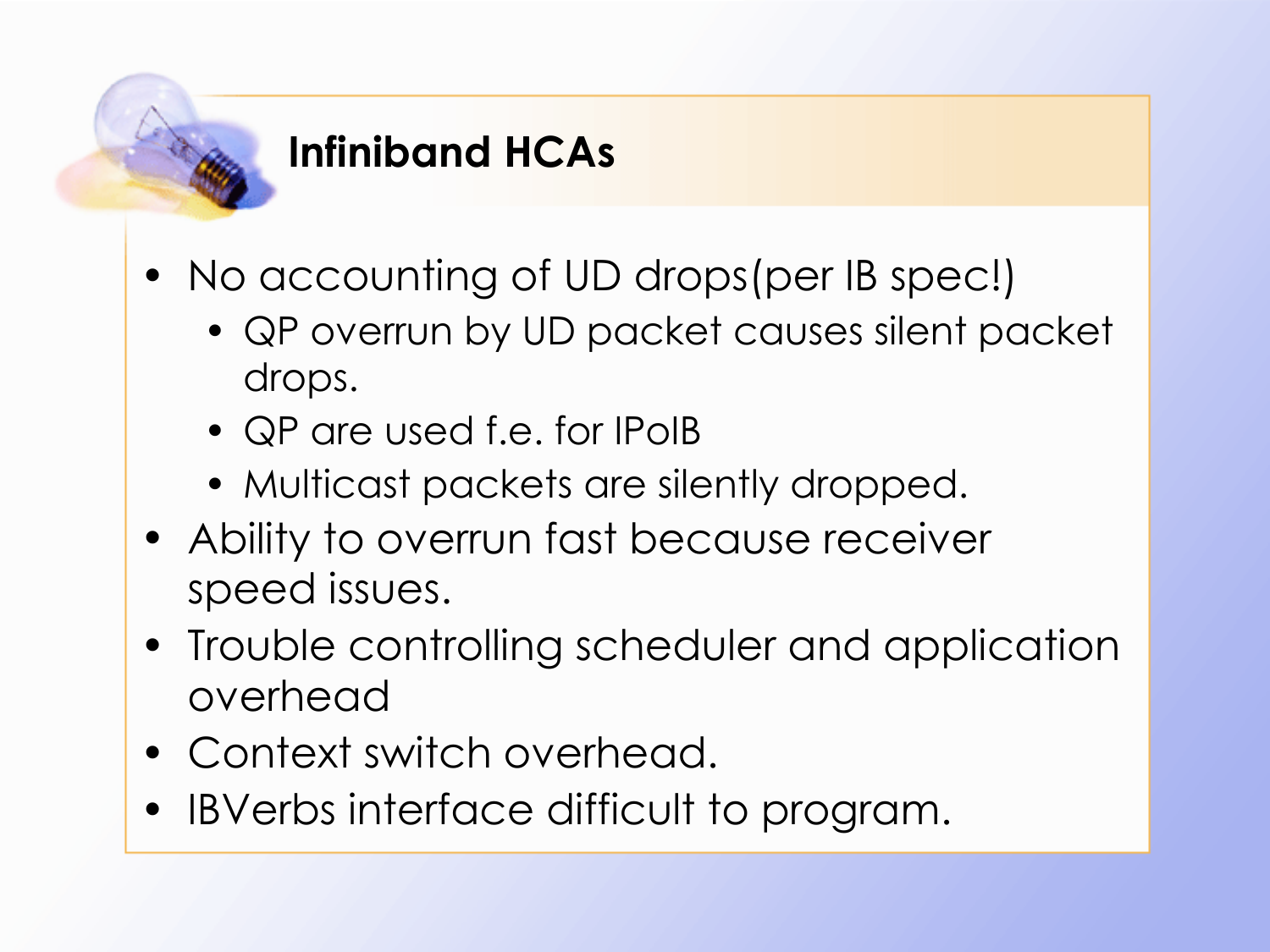#### **PGM Pragmatic General Multicast (RFC 3028)**

- NAK suppression essential to MC delivery reliability
- Commercial routers support NAK suppression for native PGM.
- Linux Middleware vendors use PGM over UDP.
- Available open source PGM implementation (openpgm) supports native PGM by emulating PGM protocol in user space. The only kernel implementation is in MS-Windows.
- I am working on a PGM implementation for the Linux IP stack.
- Basic agreement on socket API exists.
- Implementation of /proc /sys interfaces.
- Native PGM support will allow use of NAK suppression and interaction with commercial and open source PGM implementations.